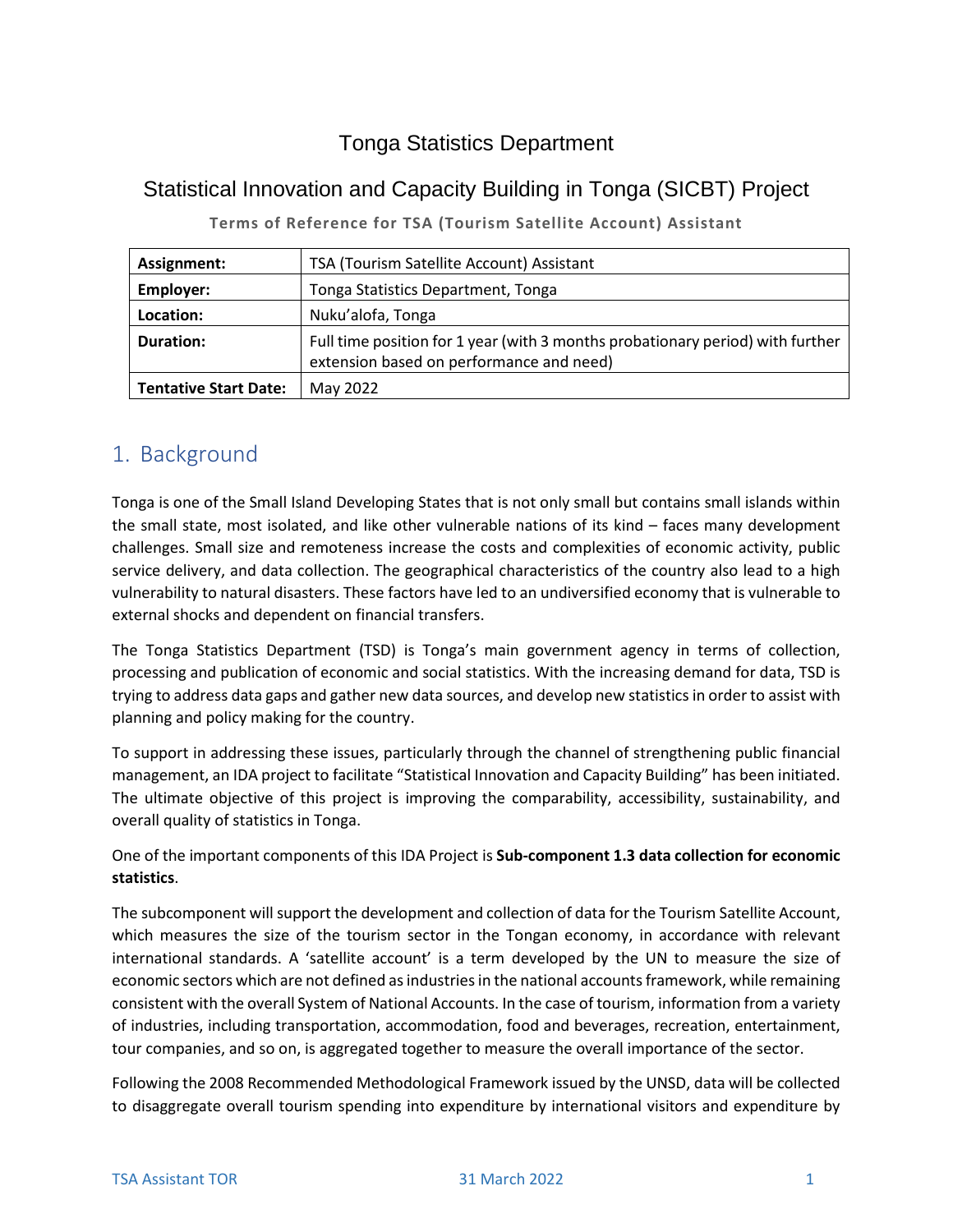domestic tourists, with domestic spending further disaggregated into household tourism, government travel, and business travel. These data will be analyzed, and reports will be issued annually. The project will support this activity to hire a consultant with the requisite technical expertise, collect and analyze the data, and package the findings for policy makers.

Two major challenges facing tourism policy-makers, statisticians and researchers are:

- i. how to present a rational, universally acceptable and technically sound definition of the tourism sector within clearly delineated boundaries; and
- ii. how to more precisely measure the economic value-added and impact of the tourism sector. These challenges derive from the fact that the 'tourism industry' or the group of industries identified in the tourism sector does not exist as a distinct entity in the traditional national accounts or national statistical system.

Consequently, the value added of the tourism sector has been consistently underestimated in traditional income accounting. One of the biggest limitations in the tourism sector is the absence of a reliable, thorough and internationally uniform statistical database from which one could measure the full economic impact of tourism.

The Tourism Satellite Account (TSA) initiated in the year 2000 by the United Nations World Tourism Organization (UNWTO) is a statistical accountant framework in the field of tourism and measures the goods and services according to international standards of concepts, classifications and definitions which allow valid comparisons from country to country in a consistent manner. A complete TSA contains detailed production accounts of the tourism industry and their linkages to other industries, employment, capital formation and additional non-monetary information on tourism.

**Tourism Satellite Account (TSA) Background**: Unlike other sectors in the economy, tourism activities and contribution to the national economy cannot be measured using standard economic methods.

TSA is a unique tool now available to policymakers in many countries to document the contributions of tourism to national economies. The TSA sets the international standard for measuring the role and contribution of tourism to an economy. By using this standard each TSA is constructed in precisely the same way, making the measurement of tourism activity consistent and comparable across states, countries and industries.

TSA helps sound planning, targeted strategies and short- and long-term planning.

### 2. Objective of the Assignment

To recruit a TSA assistant to assist with the implementation of TSA project and the establishment of TSA unit in Tonga Statistics Department (TSD) under the management of the TSA consultant and TSD Economics staff.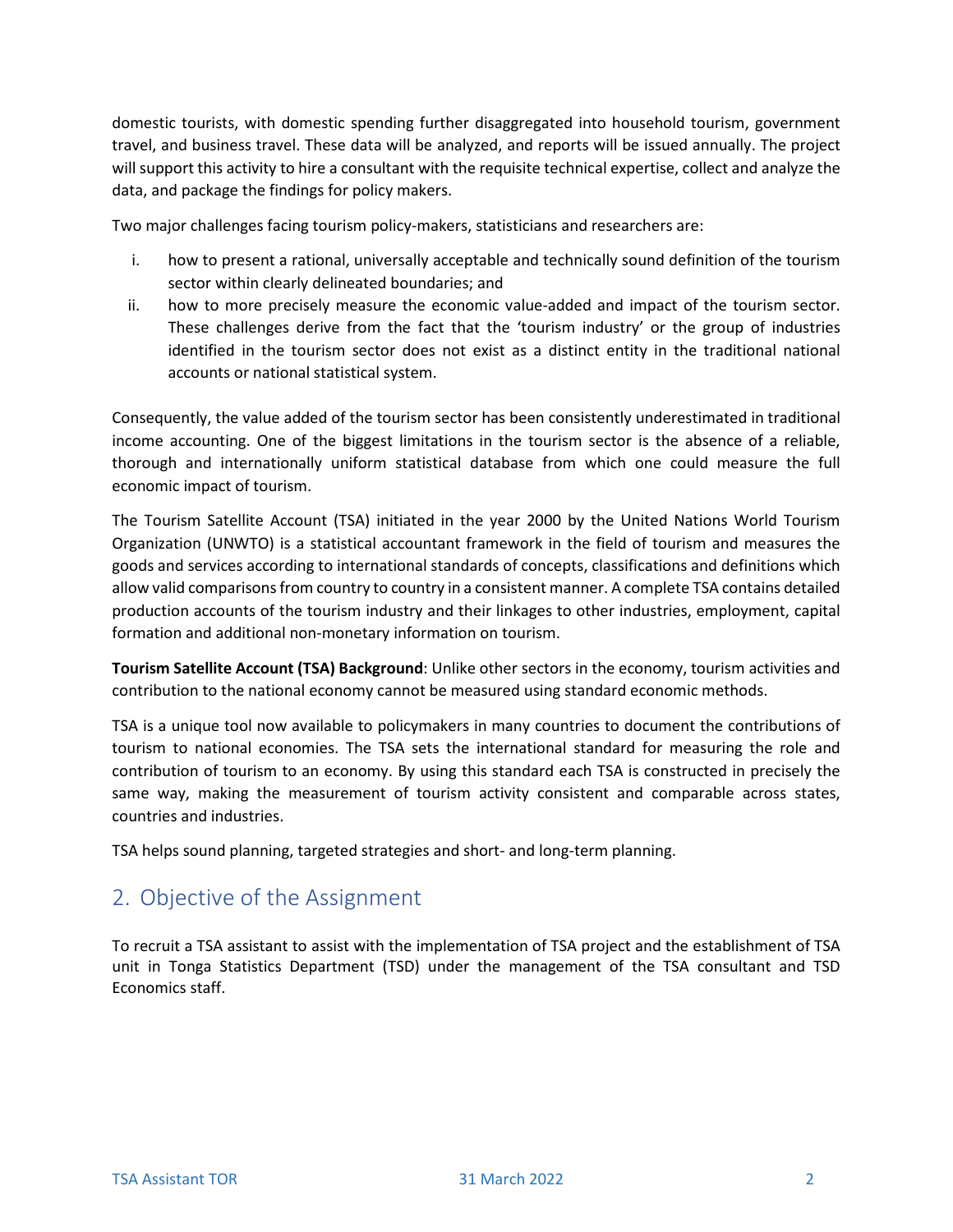# 3. Scope of Services

The duties and responsibilities of the TSA Assistant for the SICBT project includes:

- Assist TSA Consultant in any way when identify data requirements for this project.
- Coordinate with line ministries and agencies in Tonga to retrieve required available data upon the supervision and directions of the TSA Consultant and TSD Economics staff.
- Assist TSA Consultant and TSD staff in any way required when establishing appropriate TSA methods to capture tourism sector direct contribution to the economy.
- Support the implementation of surveys deemed necessary for the ongoing operation of the TSA unit.
- Assist TSD staff when preparing logistics required in conducting workshops and meetings in whatever method appropriate (virtual or face-to-face).
- To assist TSA consultant and TSD staff on any related work for this project.
- Conduct any other related tasks and activities required by the TSA Consultant and GS.

#### 4. Institutional and Organization Arrangements

The TSA Assistant will be hired and posted at TSD, where office space and facilities will be provided. The TSA Assistant is expected to reside in Tongatapu, Tonga. The TSA Assistant will report to the Project Coordinator (PC) of the PMU through the TSA Consultant or whomever the GS has delegated to be responsible officer for the TSA Assistant. The TSA Assistant is required to follow TSD standard working hours and may be requested to work extra hours depending of requirements.

### 5. Selection Criteria

The candidate must possess the following academic background and experience, competencies and personal attributes:

#### Academic Background and Relevant Experience

- A minimum qualification of a Diploma or Bachelor in Economics, Statistics, Tourism management or any other related field.
- With at least 3 years of relevant work experience for a diploma holder and one year of relevant experience for a Bachelor's degree holder.

#### **Competencies**

- Good analytical skills.
- Computer literate with well verse skills in common software such as Microsoft Office (Word, Excel, Access, PowerPoint).
- Good communication skills; fluent in English and Tongan both written and spoken language
- Able to network and maintain good public relations.

#### Personal Attributes

- Result-oriented
- Proactive and highly motivated.